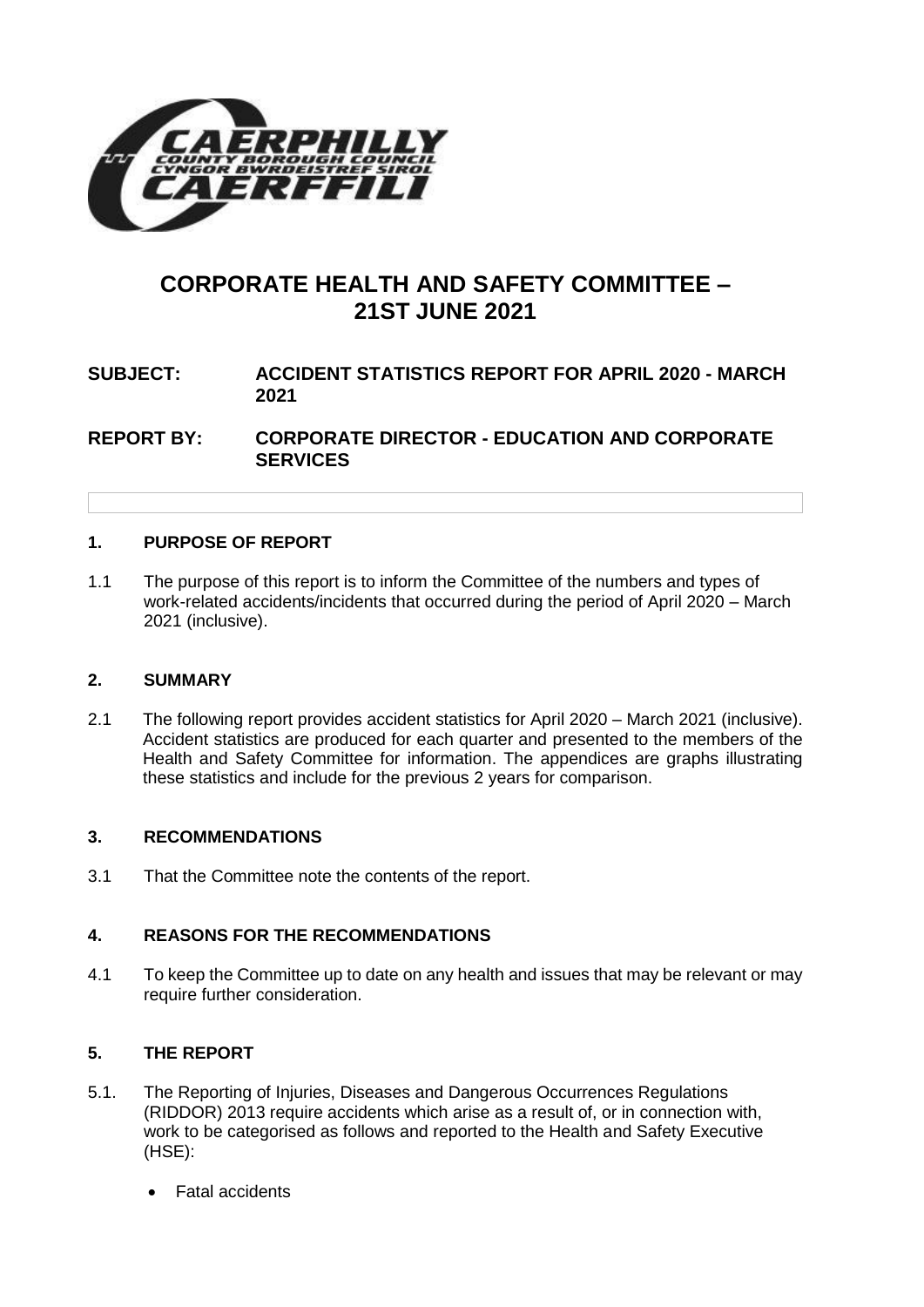- 'Specified injury' (formerly referred to as a 'major injury'), including a fracture, other than to fingers, thumbs and toes; amputation of an arm, hand, finger, thumb, leg, foot or toe; permanent loss or reduction of sight; crush injuries leading to internal organ damage; serious burns (covering more than 10% of the body, or damaging the eyes, respiratory system or other vital organs); scalpings (separation of skin from the head) which require hospital treatment; unconsciousness caused by head injury or asphyxia; and any other injury arising from working in an enclosed space, which leads to hypothermia, heat-induced illness or requires resuscitation or admittance to hospital for more than 24 hours.
- Accidents which cause an employee to be away from work or unable to perform their normal work duties for more than seven consecutive days (not counting the day of the accident).
- Work-related accidents involving members of the public or people who are not at work (including pupils) if the injured person is taken from the scene of the accident directly to hospital for treatment to that injury.
- 5.1.1 The term 'non reportable' accident or incident, refers to any accident or incident that is not included in point 5.1 and therefore is not reportable to the Health and Safety Executive. Most of these accidents result in minor injuries. Accidents in this classification are reported to the Health and Safety Division only if they affect:
	- Employees while they are at work.
	- Pupils, clients and members of the public who are injured as a result of work activity while they are on Council premises or using the facilities.
	- Any persons who are injured as a result of any work activity carried out by or on behalf of the Authority
- 5.1.2 Appendix 1 provides details on all of the accidents for the Authority that were reported to the Health and Safety Division between January – March 2021; Appendix 2 provides details for the period October - December 2020; Appendix 3 provides details for the period July to September 2020; Appendix 4 provides details for the period April to June 2020.

These are categorised by accident type and by type of incident, e.g. non-reportable, over seven days' lost time or restricted duties, and 'specified' (formerly referred to as a 'major') injury, and 'near-miss'. For comparison, tables for the periods during 2019 and 2020 are also provided as Appendices 9-12.

5.1.3 Appendix 5 details the RIDDOR-reportable accidents per directorate between January – March 2021 and details those accidents that occurred to members of the public that were reported;

Appendix 6 provides details for the period October - December 2020; Appendix 7 provides details for the period July to September 2020; Appendix 8 for the period April to June 2020.

For comparison, tables for the period April 2019 – March 2020 are also provided as Appendices 13-16.

- 5.1.4 There was one RIDDOR-reportable accident in the period January to March 2021, five during the period October - December 2020, none for the period July to September and two during the period April – June 2020 in the Communities Directorate.
- 5.1.5 There was one RIDDOR-reportable accident in the period January to March 2021, none during the period October - December 2020, one for the period July to September and none during the period April – June 2020 in the Social Services and Housing Directorate.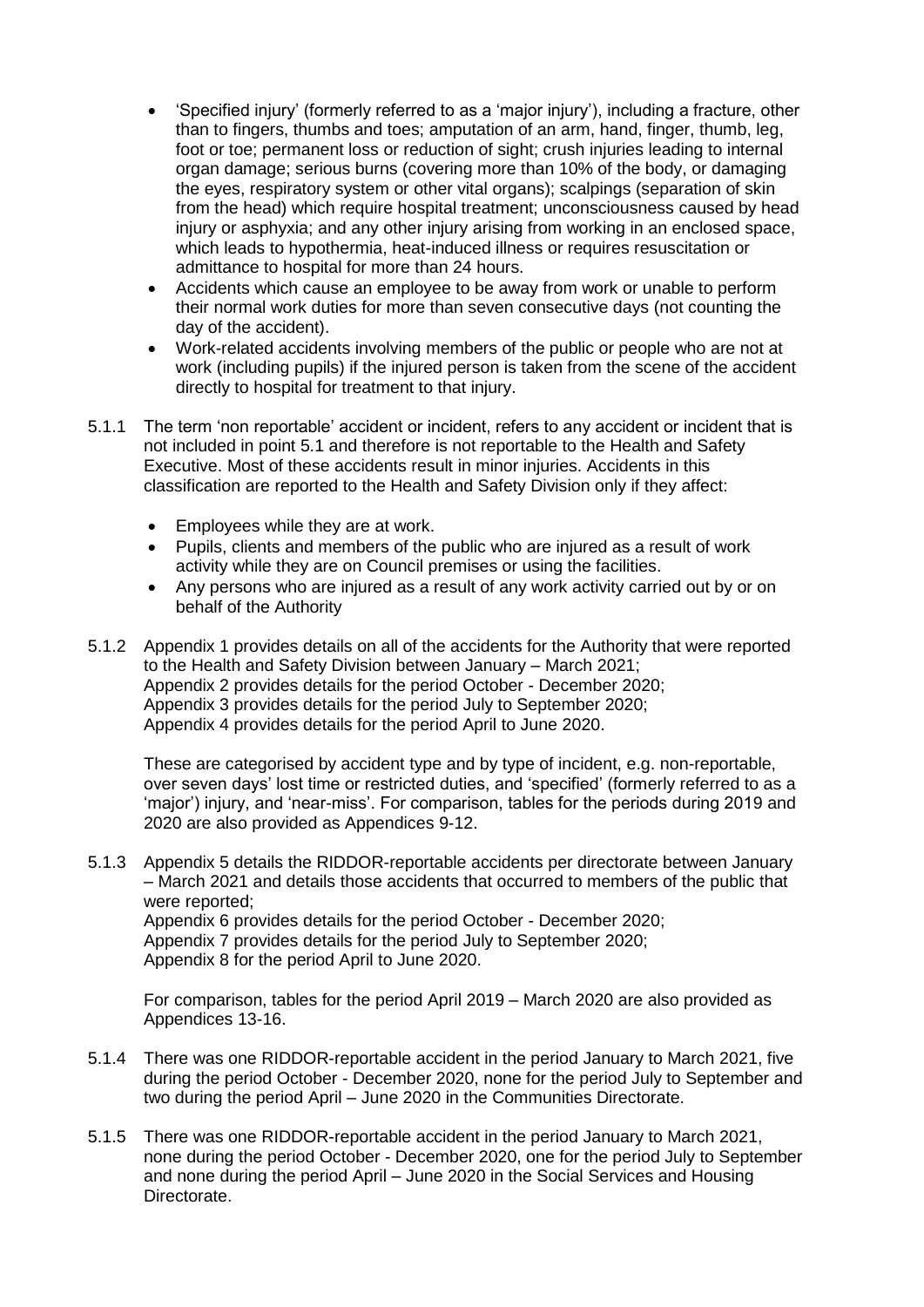- 5.1.6 There was one RIDDOR-reportable accident in the period January to March 2021, one during the period October - December 2020, one for the period July to September and none during the period April – June 2020 in the Education and Corporate Services Directorate.
- 5.1.7 For the purposes of reporting, staff who are working for the Authority via an agency are treated as employees. It should also be noted that when making comparisons with earlier years' reports there has been a change in the management structure within the Authority, with certain service areas now falling under different Directorates.
- 5.1.8 There has been no follow up action from the HSE with regard to any of the above RIDDOR-reportable accidents. There were no common themes or linked accidents in a particular service area.

### **5.2 Conclusion**

- 5.2.1 Near-miss reporting remains low. The corporate Accident/Incident Reporting and Investigation Policy has been reviewed and includes new arrangements for reporting near miss incidents to improve reporting rates.
- 5.2.2 RIDDOR-reportable incidents remain consistently low. This is encouraging and demonstrates the positive benefits of interventions of Health and Safety Officers regarding audits of workplaces and work activities, and the provision of health and safety related training.
- 5.2.3 The updated Accident/Reporting and Investigation Policy will need to be supported by a poster campaign and policy briefing sessions and a team talk for Managers to deliver as part of their team meetings. Work is ongoing to develop a online training video to support this. It is anticipated that increasing managers and employees understanding of the policy and its application will result in a better appreciation of the importance of reporting both accidents and near-misses. The covid-19 pandemic has significantly changed priorities leading to a delay in progressing. Due to staff working from home and social distancing new solutions such as video briefings are currently being considered.

#### **6. ASSUMPTIONS**

6.1 No assumptions have been made regarding the information contained in this report.

## **7. SUMMARY OF INTEGRATED IMPACT ASSESSMENT**

7.1 This report is for information only and so an Integrated Impact Assessment is not required

#### **8. FINANCIAL IMPLICATIONS**

8.1 There are no financial implications.

#### **9. PERSONNEL IMPLICATIONS**

9.1 There are no personnel implications